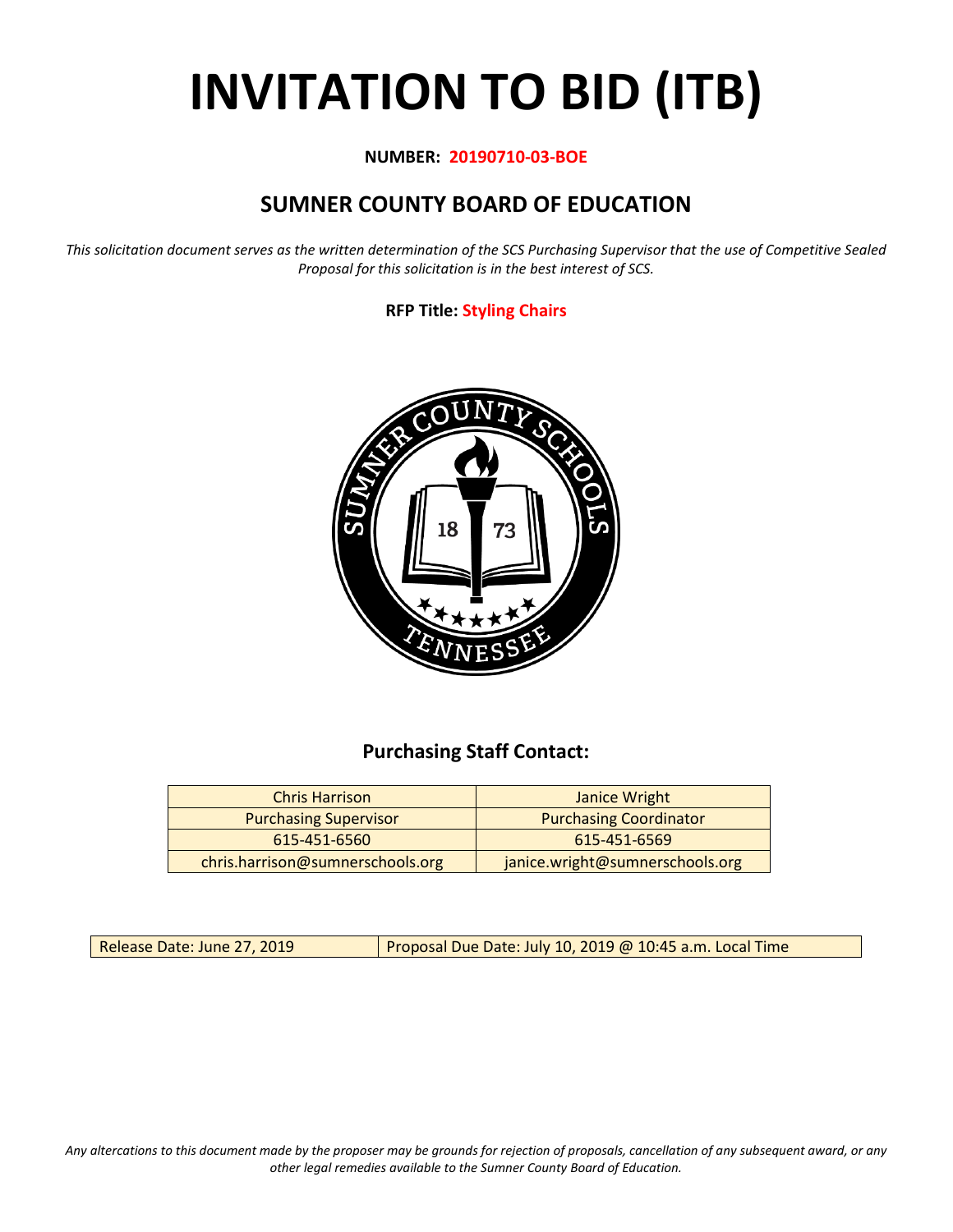## **NOTICE TO PROPOSERS**

There may be one or more amendments to this ITB. In order to receive communication for any such amendments issued specifically to this ITB, the proposer must provide the information requested below to the Sumner County Board of Education (SCS) Purchasing Department. The information may be sent by email to: Chris Harrison, Purchasing Supervisor, chris.harrison@sumnerschools.org. SCS will send amendments only to those proposers which complete and return this information in a timely manner.

| <b>ITB Number:</b>      | 20190710-03-BOE Styling Chairs                                                     |
|-------------------------|------------------------------------------------------------------------------------|
| Company Name:           |                                                                                    |
| <b>Mailing Address:</b> |                                                                                    |
|                         |                                                                                    |
|                         |                                                                                    |
| Phone Number:           |                                                                                    |
| <b>Contact Person:</b>  |                                                                                    |
| <b>Email Address:</b>   |                                                                                    |
| Authorized Signature:   |                                                                                    |
| <b>Printed Name:</b>    | <u> 1980 - Jan James James Barbara, martin da kasar Amerikaan kasar Indonesia.</u> |
| Date:                   |                                                                                    |

Emailed amendments will be sent in a Microsoft Word (Office for Windows) or Portable Document Format (pdf) format. Any alterations to the document made by the proposer may be grounds for rejection of proposal, cancellation of any subsequent award or any other legal remedies available to SCS.

Amendments will also be posted on the SCS website **https://sumnerschools.org/index.php/current-bids-and-rfps** and attached to the solicitation listing as a PDF or WORD file. Check the particular solicitation on the Current Bids and RFPs webpage for any posted amendments.

By completing and returning this form, the Proposer has expressed its intent to provide a proposal for **20190710-03-BOE Styling Chairs.**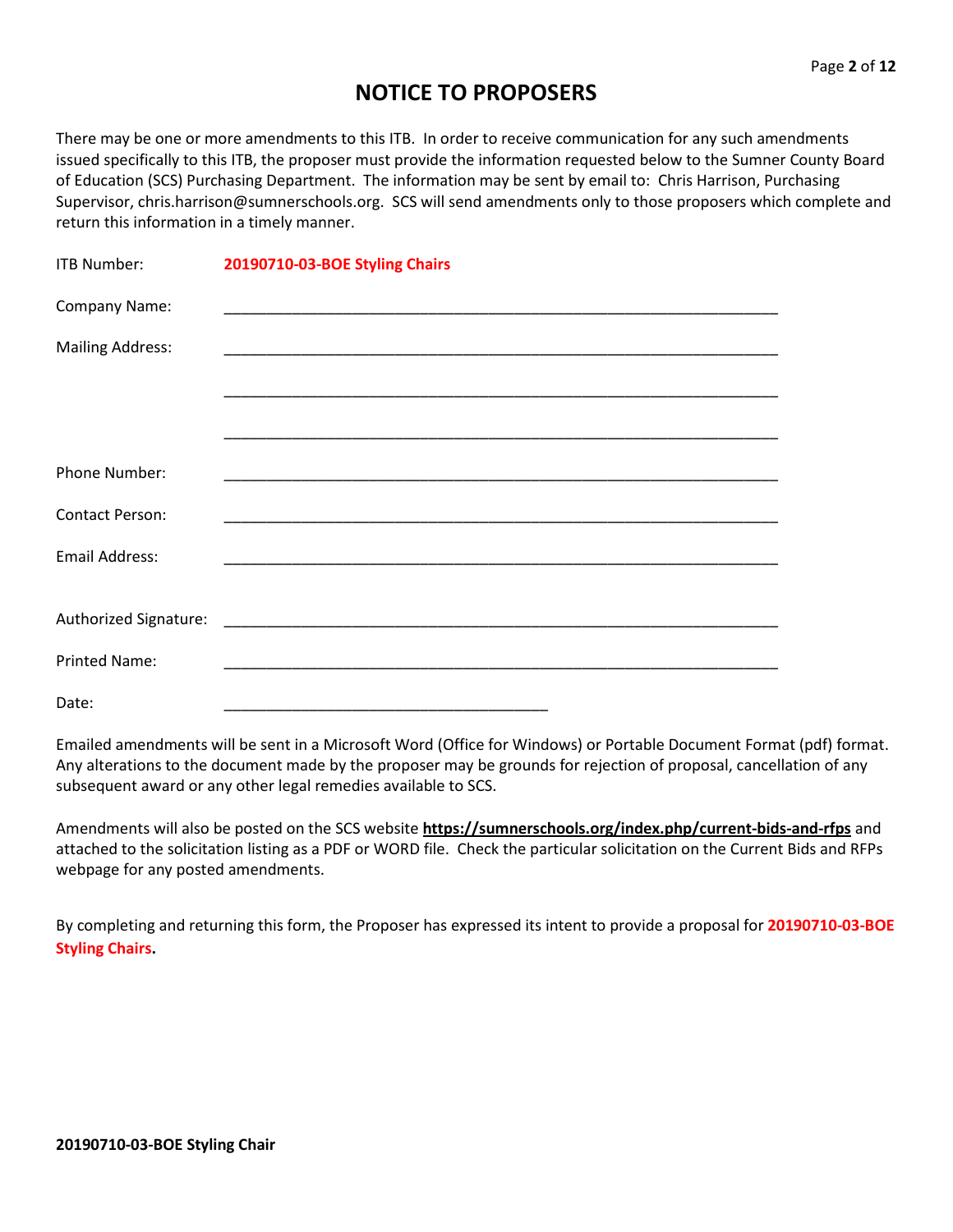## **TABLE OF CONTENTS**

- 1. Specification
- 2. Source Selection and Contract Award
- 3. Schedule of Events
- 4. Delivery of Proposals
- 5. Protests
- 6. New Vendors

#### 7. Attachments

- A. Bid Form/Certification
- B. IRS Form W9
- C. Attestation Re Personnel
- D. Standard Terms and Conditions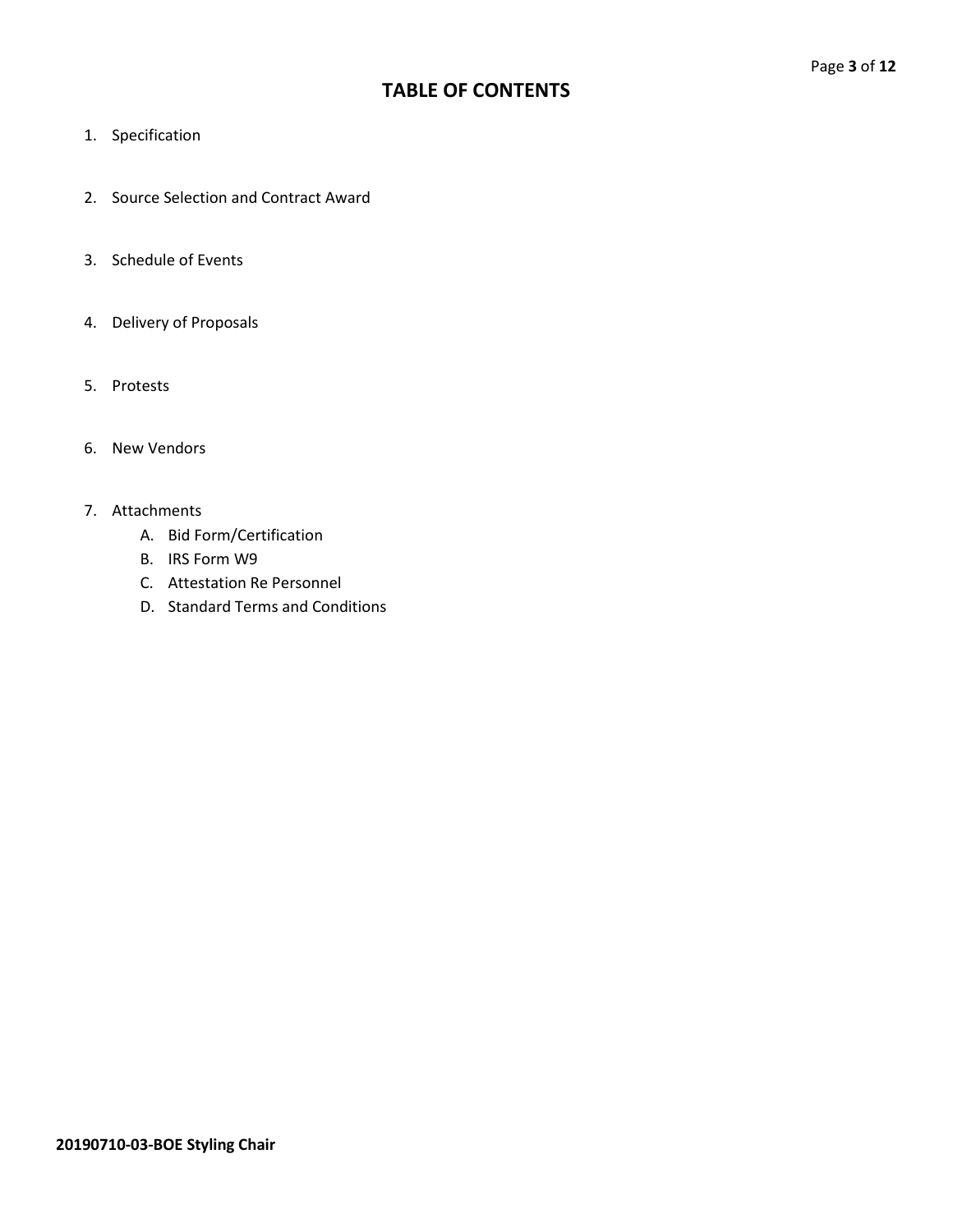#### 1. Specification

The following specifications are based off information gathered on specific product offerings. SCS shall accept responses for equipment that is equal or better in quality and workmanship than the referenced items. Please include product literature along with the exact Brand and Model Number being bid.

Delivery Address: Portland High 600 College Street Portland, TN 37148

Delivery Includes:

- All freight expenses
- All expenses to unload and set the unit inside the building

#### **Styling Chair**

- Collins European All Purpose Chair w/ Standard Base and Extended Footrest
	- o Include pricing for a Headrest for above chair
	- o Include cost for a Simulator for above chair
- 2. Source Selection and Contract Award
	- Award, if made, will be made to the proposer submitting the lowest cost proposal and whom is also determined to be Responsive.
		- o General Criteria to be determined "Responsive"
			- Does the proposal include all required information?
			- Does the proposal include completed attachment forms?
			- Was the proposal delivered on or before the stated deadline?
	- SCS reserves the right to reject any proposal that takes exception to the specifications unless prior approval is requested and granted by SCS.
	- Upon mutual agreement by both parties, SCS shall grant the right to extend the terms, conditions and prices of contract(s) awarded from this ITB to other Institutions (such as State, Local and/or Public Agencies) who express an interest in participating in any contract that results from this ITB. Each of the "piggyback" Institutions will issue their own purchasing documents for purchase of the goods/services. Proposer agrees that SCS shall bear no responsibility or liability for any agreements between Proposer and the other Institution(s) who desire to exercise this option.
- 3. Schedule of Events

| <b>RFP Issued</b>              | June 27, 2019                         |
|--------------------------------|---------------------------------------|
| <b>RFP Submission DEADLINE</b> | July 10, 2019 @ 10:45 a.m. Local Time |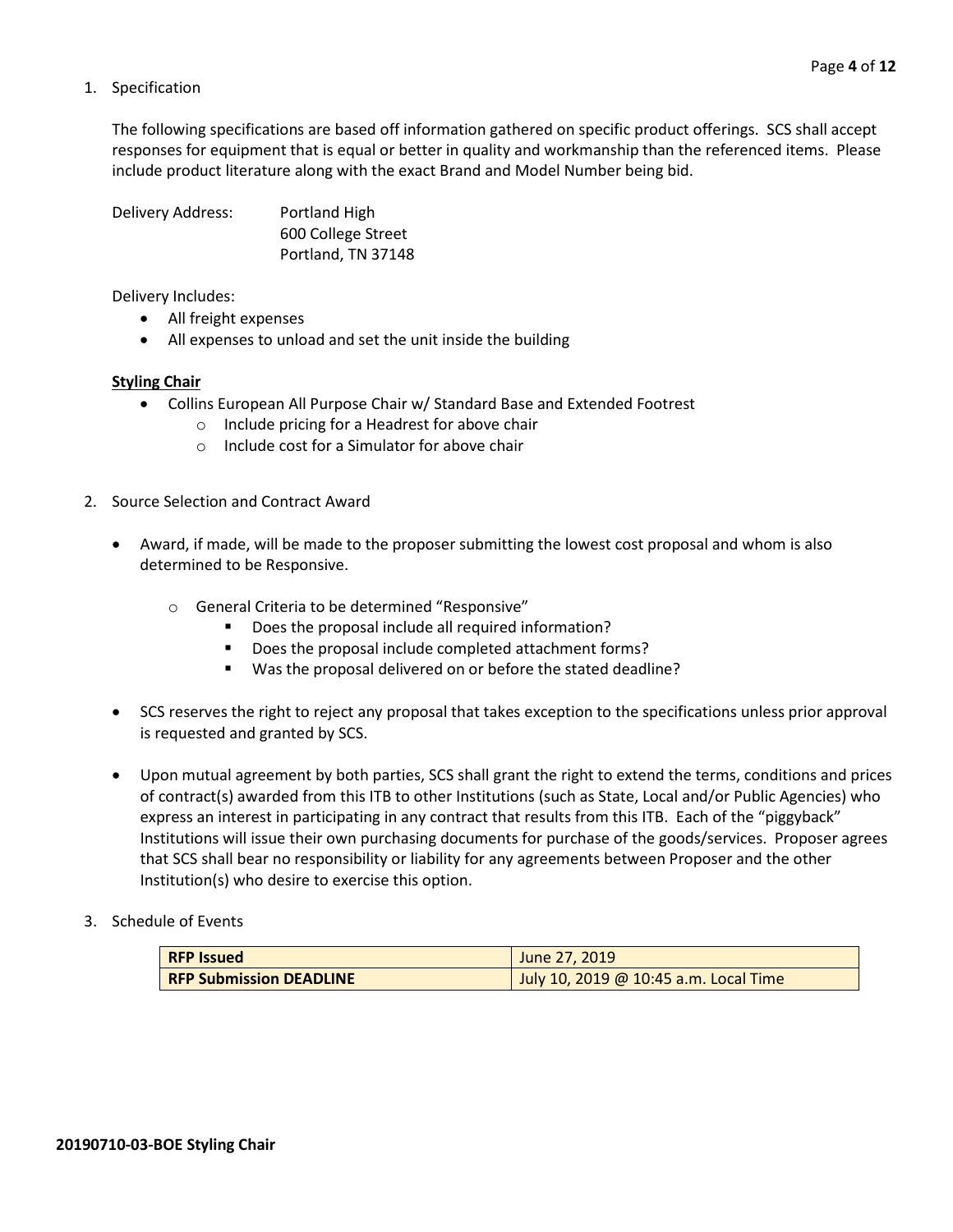#### 4. Delivery of Proposals

Sealed proposals will be accepted until **July 10, 2019 @ 10:45 a.m. Local Time**. Proposals received after that time will be deemed invalid. Vendors mailing proposal packages must allow sufficient time to ensure receipt of their package by the time specified. SCS shall not accept proposals via electronic transmission such as email, fax, etc. There will be no exceptions. Proposals will be opened and read aloud. The reading of the bids will begin at **10:45 a.m. Local Time**.

Due to the nature of deliveries to the SCS Support Services Facility by carriers such as UPS, FedEx and such like; the proposal package will be accepted if the date and time on the delivery confirmation are indicated to be on or before the Proposal Deadline.

| Delivery Address: | Sumner County Board of Education |
|-------------------|----------------------------------|
|                   | Attn: Purchasing Supervisor      |
|                   | 1500 Airport Road                |
|                   | Gallatin, TN 37066               |

The package containing the proposal must be sealed and clearly marked on the outside of the package: **"20190710-03-BOE Styling Chairs" DO NOT OPEN**

#### 5. Protests

In the event that any interested party finds any part of the listed specifications, terms or conditions to be discrepant, incomplete or otherwise questionable in any respect; it shall be the responsibility of the concerned party to notify the SCS Purchasing Office of such matters immediately upon receipt of the ITB. All notifications must be sent to the Purchasing Supervisor via email at [purchasing@sumnerschools.org.](mailto:purchasing@sumnerschools.org)

Any actual or prospective Proposer who is aggrieved in connection with the ITB or award of a contract may protest to the Purchasing Supervisor and/or the Sumner County Board of Education at its regularly scheduled meeting.

#### 6. New Vendors

- To comply with Internal Revenue Service requirements, all vendors who perform any type of service are required to have a current IRS Form W-9 on file with the SCS Finance Department. It is a mandatory requirement to complete the IRS Form W-9 (Attachment 1) included in this RFP.
- To comply with the Tennessee Lawful Employment Act (50-1-702 and 50-1-703), non-employees (individuals paid directly by the employer in exchange for the individual's labor or services) must have on file one (1) of the following documents:
	- o A valid Tennessee driver's license or photo identification;
	- $\circ$  A valid driver's license or photo identification from another state where the license requirements are at least as strict as those in Tennessee;
	- o A birth certificate issued by a U.S. state, jurisdiction or territory;
	- o A U.S. government issued certified birth certificate;
	- o A valid, unexpired U.S. passport;
	- o A U.S. certificate of birth abroad (DS-1350 or FS-545)

#### **20190710-03-BOE Styling Chair**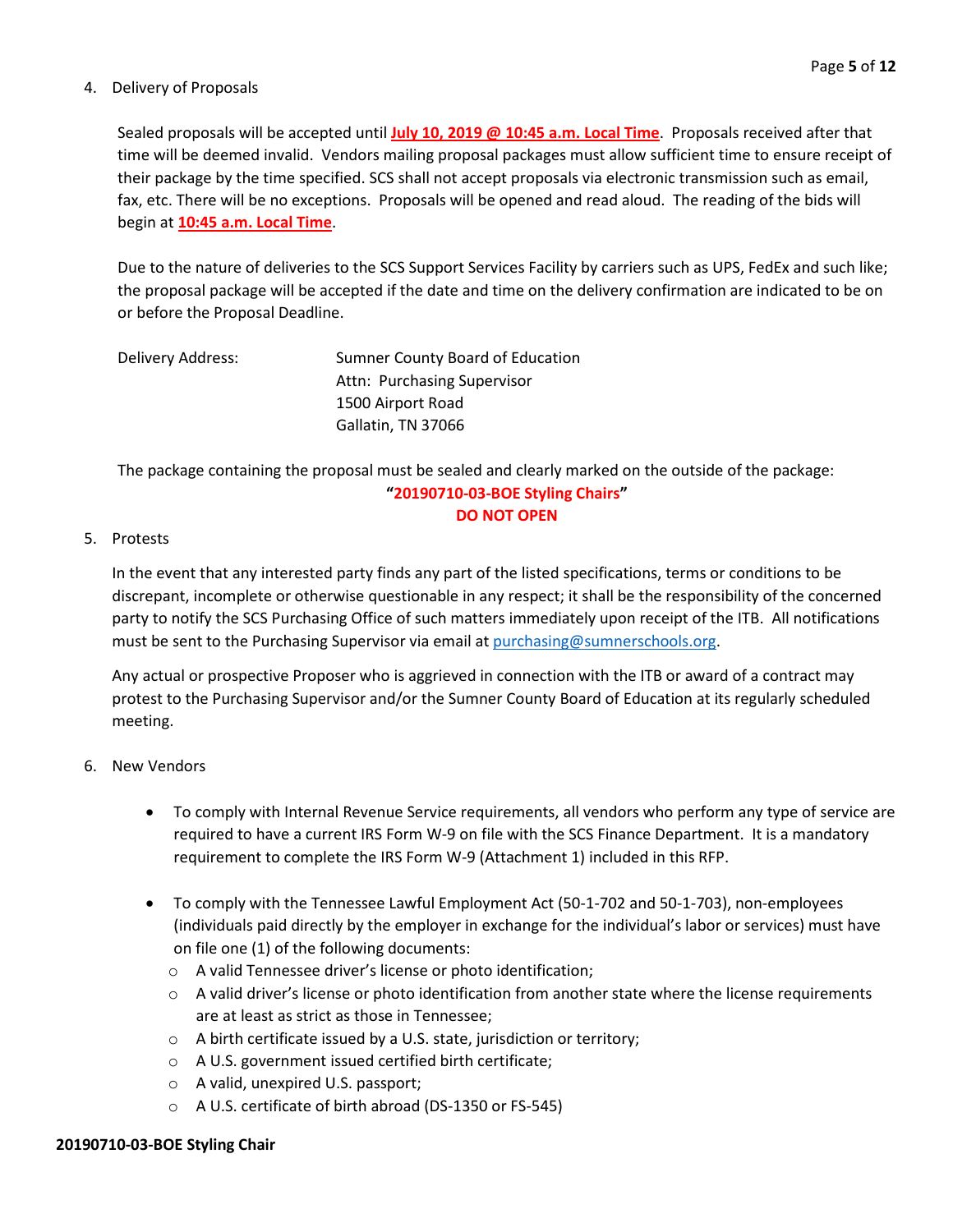- o A report of birth abroad of a U.S. citizen (FS-240);
- o A certificate of citizenship (N560 or N561);
- o A certificate of naturalization (N550, N570 or N578);
- o A U.S citizen identification card (I-197 or I-179); or
- o Valid alien registration documentation or other proof of current immigration registration recognized by the United States Department of Homeland Security that contains the individual's complete legal name and current alien admission number or alien file number (or numbers if the individual has more than one number).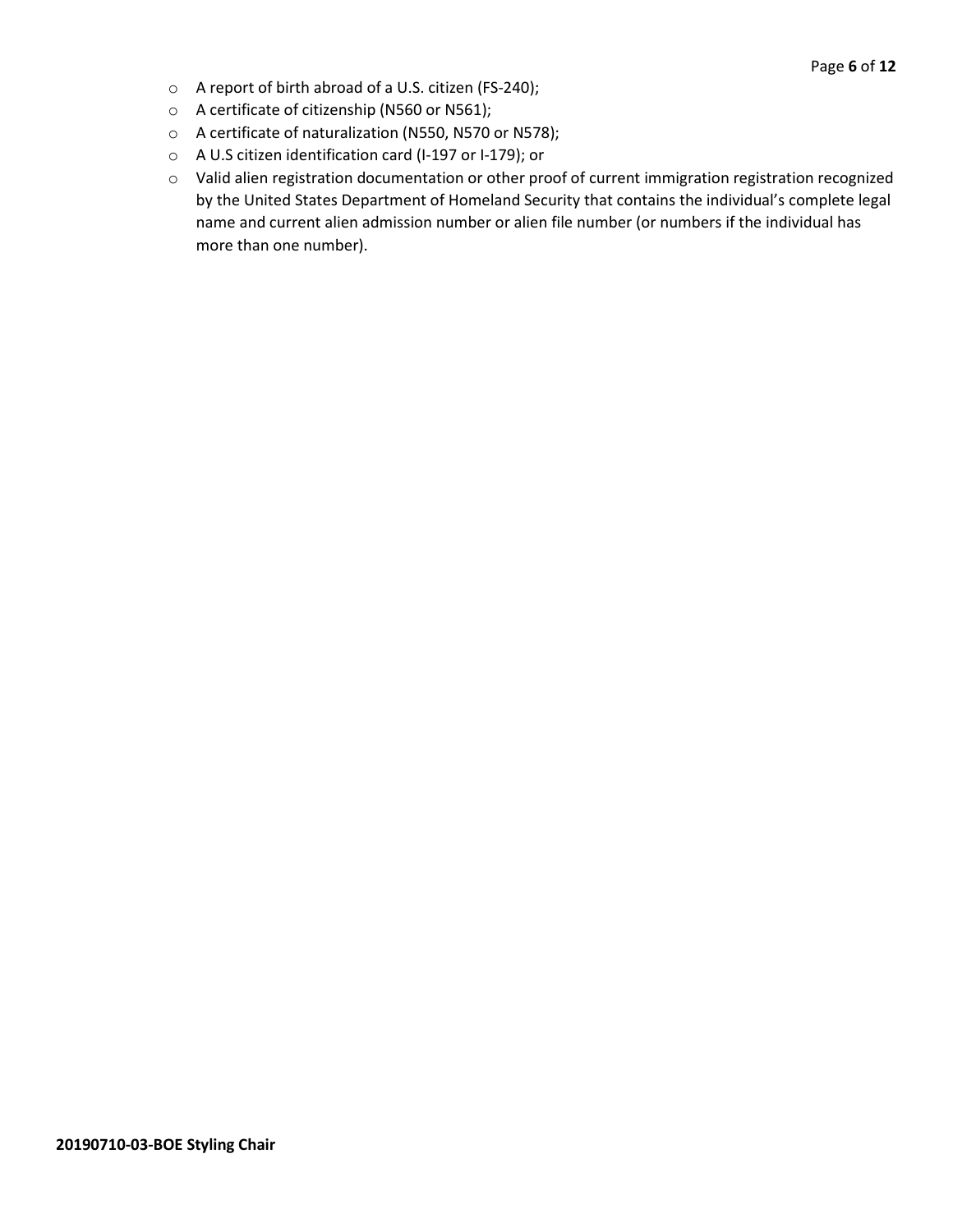

Attn: Purchasing Supervisor 1500 Airport Road Gallatin, TN 37066

Date\_

| <b>ITEM</b><br><b>DESCRIPTION</b> | <b>BRAND</b>       | MODEL NO. | QTY. | <b>UNIT COST</b> | <b>EXTENDED TOTAL</b> |
|-----------------------------------|--------------------|-----------|------|------------------|-----------------------|
| <b>Styling Chair</b>              |                    |           | 12   |                  |                       |
| <b>Headrest</b>                   |                    |           | 12   |                  |                       |
| <b>Simulator</b>                  |                    |           | 12   |                  |                       |
| + SHIPPING                        |                    |           |      |                  |                       |
|                                   | <b>GRAND TOTAL</b> |           |      |                  |                       |

*\*The listed "Quantity" is subject to change. Actual numbers may vary. The Unit Price will be utilized for all orders.*

By checking this box, Proposer agrees that SCS reserves the right to extend the terms, conditions and prices of this contract to other Institutions (such as State, Local and/or Public Agencies) who express an interest in participating in any contract that results from this ITB. Each of the piggyback Institutions will issue their own purchasing documents for the goods/service. Proposer agrees that SCS shall bear no responsibility or liability for any agreements between Proposer and the other Institution(s) who desire to exercise this option.

| <b>AUTHORIZED SIGNATURE:</b> |  |
|------------------------------|--|
| <b>PRINTED NAME:</b>         |  |
| TITLE:                       |  |
| <b>COMPANY NAME:</b>         |  |
| <b>PHONE:</b>                |  |
| <b>EMAIL</b>                 |  |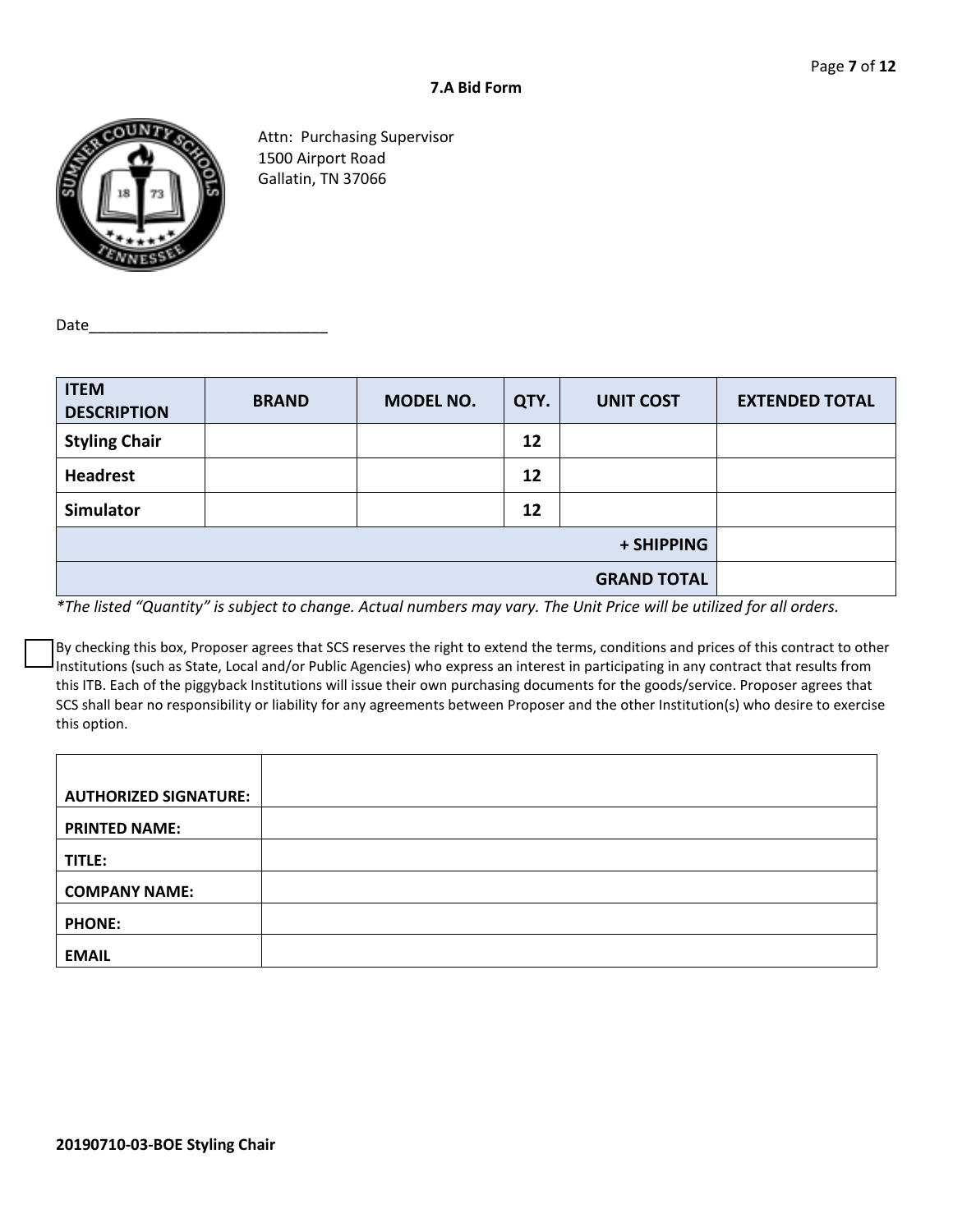#### 7.B IRS Form W9

| Form                                                                                                                                                                                                                                                                                                                                                                                                                                                                                                                                                                                                                                                     | <b>Request for Taxpayer</b><br><b>Identification Number and Certification</b><br>(Rev. December 2014)<br>Department of the Treasury<br>Internal Revenue Service |                                                                                                                                                                            |                                                                                                                                                                                                                                                                |                                                                                                                                                                                              | Give Form to the<br>requester. Do not<br>send to the IRS. |                        |                                                                                                                                       |
|----------------------------------------------------------------------------------------------------------------------------------------------------------------------------------------------------------------------------------------------------------------------------------------------------------------------------------------------------------------------------------------------------------------------------------------------------------------------------------------------------------------------------------------------------------------------------------------------------------------------------------------------------------|-----------------------------------------------------------------------------------------------------------------------------------------------------------------|----------------------------------------------------------------------------------------------------------------------------------------------------------------------------|----------------------------------------------------------------------------------------------------------------------------------------------------------------------------------------------------------------------------------------------------------------|----------------------------------------------------------------------------------------------------------------------------------------------------------------------------------------------|-----------------------------------------------------------|------------------------|---------------------------------------------------------------------------------------------------------------------------------------|
|                                                                                                                                                                                                                                                                                                                                                                                                                                                                                                                                                                                                                                                          |                                                                                                                                                                 |                                                                                                                                                                            | 1 Name (as shown on your income tax return). Name is required on this line; do not leave this line blank.                                                                                                                                                      |                                                                                                                                                                                              |                                                           |                        |                                                                                                                                       |
| σû                                                                                                                                                                                                                                                                                                                                                                                                                                                                                                                                                                                                                                                       | 2 Business name/disregarded entity name, if different from above                                                                                                |                                                                                                                                                                            |                                                                                                                                                                                                                                                                |                                                                                                                                                                                              |                                                           |                        |                                                                                                                                       |
| page<br>3 Check appropriate box for federal tax classification; check only one of the following seven boxes:<br>Specific Instructions on<br>Individual/sole proprietor or<br>C Corporation<br>single-member LLC                                                                                                                                                                                                                                                                                                                                                                                                                                          |                                                                                                                                                                 |                                                                                                                                                                            | Limited liability company. Enter the tax classification (C=C corporation, S=S corporation, P=partnership) ▶                                                                                                                                                    | S Corporation Partnership<br>Trust/estate                                                                                                                                                    |                                                           |                        | 4 Exemptions (codes apply only to<br>certain entities, not individuals; see<br>instructions on page 3):<br>Exempt payee code (if any) |
| Print or type                                                                                                                                                                                                                                                                                                                                                                                                                                                                                                                                                                                                                                            |                                                                                                                                                                 | Note. For a single-member LLC that is disregarded, do not check LLC; check the appropriate box in the line above for<br>the tax classification of the single-member owner. |                                                                                                                                                                                                                                                                |                                                                                                                                                                                              |                                                           |                        | Exemption from FATCA reporting<br>code (if any)                                                                                       |
|                                                                                                                                                                                                                                                                                                                                                                                                                                                                                                                                                                                                                                                          |                                                                                                                                                                 | Other (see instructions)                                                                                                                                                   |                                                                                                                                                                                                                                                                |                                                                                                                                                                                              |                                                           |                        | (Applies to accounts maintained outside the U.S.)                                                                                     |
|                                                                                                                                                                                                                                                                                                                                                                                                                                                                                                                                                                                                                                                          |                                                                                                                                                                 |                                                                                                                                                                            | 5 Address (number, street, and apt. or suite no.)                                                                                                                                                                                                              |                                                                                                                                                                                              | Requester's name and address (optional)                   |                        |                                                                                                                                       |
| See                                                                                                                                                                                                                                                                                                                                                                                                                                                                                                                                                                                                                                                      |                                                                                                                                                                 | 6 City, state, and ZIP code                                                                                                                                                |                                                                                                                                                                                                                                                                |                                                                                                                                                                                              |                                                           |                        |                                                                                                                                       |
|                                                                                                                                                                                                                                                                                                                                                                                                                                                                                                                                                                                                                                                          |                                                                                                                                                                 |                                                                                                                                                                            | 7 List account number(s) here (optional)                                                                                                                                                                                                                       |                                                                                                                                                                                              |                                                           |                        |                                                                                                                                       |
| Part I                                                                                                                                                                                                                                                                                                                                                                                                                                                                                                                                                                                                                                                   |                                                                                                                                                                 |                                                                                                                                                                            | <b>Taxpayer Identification Number (TIN)</b>                                                                                                                                                                                                                    |                                                                                                                                                                                              |                                                           |                        |                                                                                                                                       |
|                                                                                                                                                                                                                                                                                                                                                                                                                                                                                                                                                                                                                                                          |                                                                                                                                                                 |                                                                                                                                                                            | Enter your TIN in the appropriate box. The TIN provided must match the name given on line 1 to avoid                                                                                                                                                           |                                                                                                                                                                                              |                                                           | Social security number |                                                                                                                                       |
| backup withholding. For individuals, this is generally your social security number (SSN). However, for a<br>resident alien, sole proprietor, or disregarded entity, see the Part I instructions on page 3. For other<br>entities, it is your employer identification number (EIN). If you do not have a number, see How to get a<br>TIN on page 3.                                                                                                                                                                                                                                                                                                       |                                                                                                                                                                 |                                                                                                                                                                            |                                                                                                                                                                                                                                                                |                                                                                                                                                                                              |                                                           |                        |                                                                                                                                       |
|                                                                                                                                                                                                                                                                                                                                                                                                                                                                                                                                                                                                                                                          |                                                                                                                                                                 |                                                                                                                                                                            | Note. If the account is in more than one name, see the instructions for line 1 and the chart on page 4 for                                                                                                                                                     |                                                                                                                                                                                              | or                                                        |                        | <b>Employer identification number</b>                                                                                                 |
|                                                                                                                                                                                                                                                                                                                                                                                                                                                                                                                                                                                                                                                          |                                                                                                                                                                 |                                                                                                                                                                            | guidelines on whose number to enter.                                                                                                                                                                                                                           |                                                                                                                                                                                              |                                                           | ۰                      |                                                                                                                                       |
| Part II                                                                                                                                                                                                                                                                                                                                                                                                                                                                                                                                                                                                                                                  |                                                                                                                                                                 | <b>Certification</b>                                                                                                                                                       |                                                                                                                                                                                                                                                                |                                                                                                                                                                                              |                                                           |                        |                                                                                                                                       |
|                                                                                                                                                                                                                                                                                                                                                                                                                                                                                                                                                                                                                                                          |                                                                                                                                                                 |                                                                                                                                                                            | Under penalties of perjury, I certify that:                                                                                                                                                                                                                    |                                                                                                                                                                                              |                                                           |                        |                                                                                                                                       |
|                                                                                                                                                                                                                                                                                                                                                                                                                                                                                                                                                                                                                                                          |                                                                                                                                                                 |                                                                                                                                                                            | 1. The number shown on this form is my correct taxpayer identification number (or I am waiting for a number to be issued to me); and                                                                                                                           |                                                                                                                                                                                              |                                                           |                        |                                                                                                                                       |
| 2. I am not subject to backup withholding because: (a) I am exempt from backup withholding, or (b) I have not been notified by the Internal Revenue<br>Service (IRS) that I am subject to backup withholding as a result of a failure to report all interest or dividends, or (c) the IRS has notified me that I am<br>no longer subject to backup withholding; and                                                                                                                                                                                                                                                                                      |                                                                                                                                                                 |                                                                                                                                                                            |                                                                                                                                                                                                                                                                |                                                                                                                                                                                              |                                                           |                        |                                                                                                                                       |
|                                                                                                                                                                                                                                                                                                                                                                                                                                                                                                                                                                                                                                                          |                                                                                                                                                                 |                                                                                                                                                                            | 3. I am a U.S. citizen or other U.S. person (defined below); and                                                                                                                                                                                               |                                                                                                                                                                                              |                                                           |                        |                                                                                                                                       |
|                                                                                                                                                                                                                                                                                                                                                                                                                                                                                                                                                                                                                                                          |                                                                                                                                                                 |                                                                                                                                                                            | 4. The FATCA code(s) entered on this form (if any) indicating that I am exempt from FATCA reporting is correct.                                                                                                                                                |                                                                                                                                                                                              |                                                           |                        |                                                                                                                                       |
| Certification instructions. You must cross out item 2 above if you have been notified by the IRS that you are currently subject to backup withholding<br>because you have failed to report all interest and dividends on your tax return. For real estate transactions, item 2 does not apply. For mortgage<br>interest paid, acquisition or abandonment of secured property, cancellation of debt, contributions to an individual retirement arrangement (IRA), and<br>generally, payments other than interest and dividends, you are not required to sign the certification, but you must provide your correct TIN. See the<br>instructions on page 3. |                                                                                                                                                                 |                                                                                                                                                                            |                                                                                                                                                                                                                                                                |                                                                                                                                                                                              |                                                           |                        |                                                                                                                                       |
| Sign<br>Here                                                                                                                                                                                                                                                                                                                                                                                                                                                                                                                                                                                                                                             |                                                                                                                                                                 | Signature of<br>U.S. person $\blacktriangleright$                                                                                                                          |                                                                                                                                                                                                                                                                |                                                                                                                                                                                              | Date P                                                    |                        |                                                                                                                                       |
|                                                                                                                                                                                                                                                                                                                                                                                                                                                                                                                                                                                                                                                          |                                                                                                                                                                 | <b>General Instructions</b>                                                                                                                                                |                                                                                                                                                                                                                                                                | ● Form 1098 (home mortgage interest), 1098-E (student loan interest), 1098-T<br>(tuition)                                                                                                    |                                                           |                        |                                                                                                                                       |
| Section references are to the Internal Revenue Code unless otherwise noted.                                                                                                                                                                                                                                                                                                                                                                                                                                                                                                                                                                              |                                                                                                                                                                 | • Form 1099-C (canceled debt)                                                                                                                                              |                                                                                                                                                                                                                                                                |                                                                                                                                                                                              |                                                           |                        |                                                                                                                                       |
| Future developments. Information about developments affecting Form W-9 (such<br>as legislation enacted after we release it) is at www.irs.gov/fw9.                                                                                                                                                                                                                                                                                                                                                                                                                                                                                                       |                                                                                                                                                                 | . Form 1099-A (acquisition or abandonment of secured property)                                                                                                             |                                                                                                                                                                                                                                                                |                                                                                                                                                                                              |                                                           |                        |                                                                                                                                       |
|                                                                                                                                                                                                                                                                                                                                                                                                                                                                                                                                                                                                                                                          |                                                                                                                                                                 | <b>Purpose of Form</b>                                                                                                                                                     |                                                                                                                                                                                                                                                                | Use Form W-9 only if you are a U.S. person (including a resident alien), to<br>provide your correct TIN.                                                                                     |                                                           |                        |                                                                                                                                       |
|                                                                                                                                                                                                                                                                                                                                                                                                                                                                                                                                                                                                                                                          |                                                                                                                                                                 |                                                                                                                                                                            | An individual or entity (Form W-9 requester) who is required to file an information<br>return with the IRS must obtain your correct taxpayer identification number (TIN)<br>which may be your social security number (SSN), individual taxpayer identification | If you do not return Form W-9 to the requester with a TIN, you might be subject<br>to backup withholding. See What is backup withholding? on page 2.<br>By signing the filled-out form, you: |                                                           |                        |                                                                                                                                       |
|                                                                                                                                                                                                                                                                                                                                                                                                                                                                                                                                                                                                                                                          |                                                                                                                                                                 |                                                                                                                                                                            | number (ITIN), adoption taxpayer identification number (ATIN), or employer<br>identification number (EIN), to report on an information return the amount paid to                                                                                               | to be issued).                                                                                                                                                                               |                                                           |                        | 1. Certify that the TIN you are giving is correct (or you are waiting for a number                                                    |

you, or other amount reportable on an information return. Examples of information returns include, but are not limited to, the following:

· Form 1099-INT (interest earned or paid)

- . Form 1099-DIV (dividends, including those from stocks or mutual funds)
- · Form 1099-MISC (various types of income, prizes, awards, or gross proceeds) . Form 1099-B (stock or mutual fund sales and certain other transactions by
- brokers) · Form 1099-S (proceeds from real estate transactions)
- · Form 1099-K (merchant card and third party network transactions)
- 
- 2. Certify that you are not subject to backup withholding, or

2. Certify that you are not subject to backup withholding, or<br>3. Claim exemption from backup withholding if you are a U.S. exempt payee. If<br>applicable, you are also certifying that as a U.S. person, your allocable share of

4. Certify that FATCA code(s) entered on this form (if any) indicating that you are<br>exempt from the FATCA reporting, is correct. See What is FATCA reporting?<br>page 2 for further information.

Cat. No. 10231X

Form W-9 (Rev. 12-2014)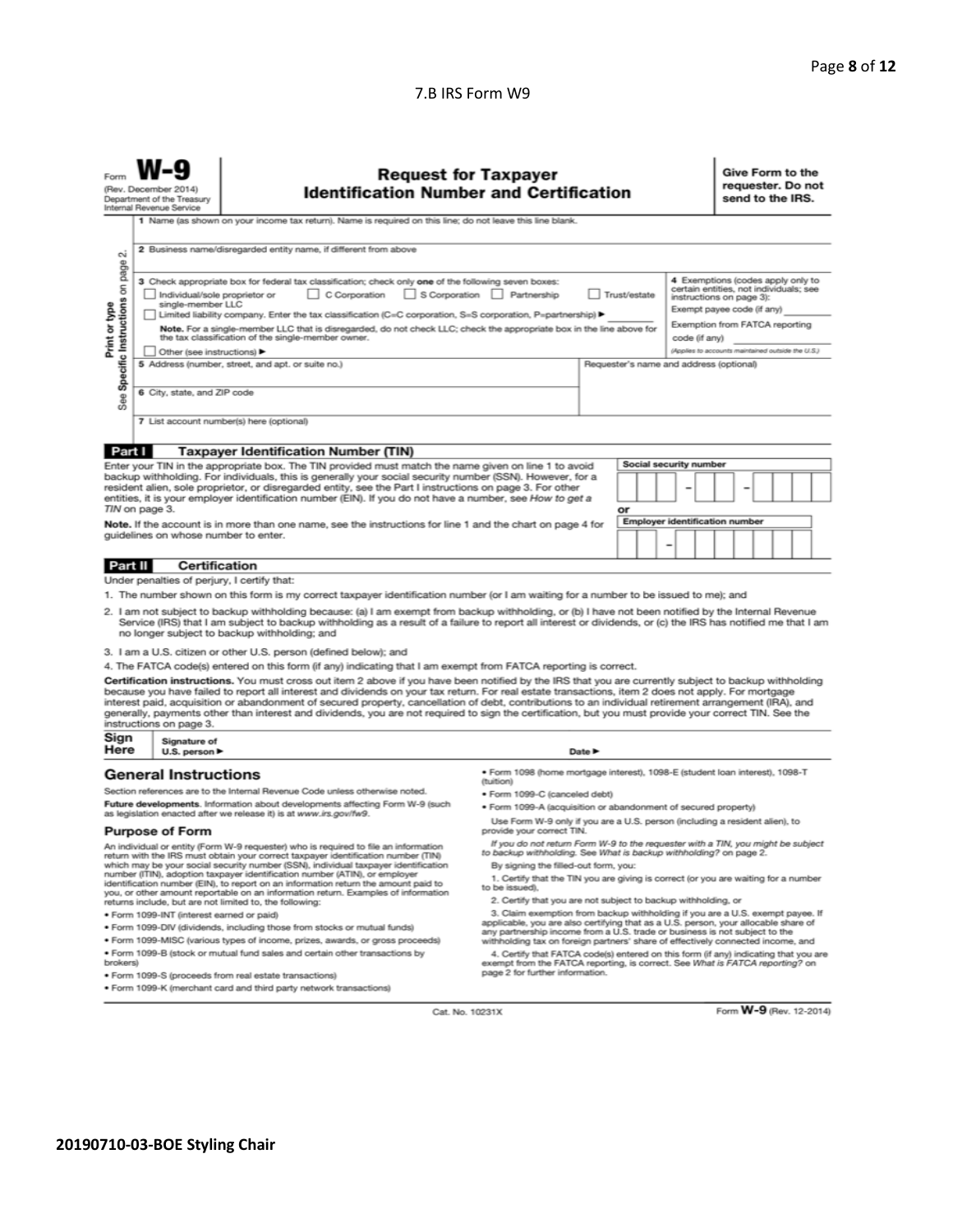### **ATTESTATION RE PERSONNEL USED IN CONTRACT PERFORMANCE**

| CONTRACTOR LEGAL ENTITY NAME:                                          |  |
|------------------------------------------------------------------------|--|
| FEDERAL EMPLOYER IDENTIFICATION NUMBER:<br>(or Social Security Number) |  |

**The Contractor, identified above, does hereby attest, certify, warrant and assure that the Contractor shall not knowingly utilize the services of an illegal immigrant in the performance of this Contract and shall not knowingly utilize the services of any subcontractor who will utilize the services of an illegal immigrant in the performance of this Contract, T.C.A. § 12-3-309.**

SIGNATURE & DATE:

*NOTICE: This attestation MUST be signed by an individual empowered to contractually bind the Contractor.*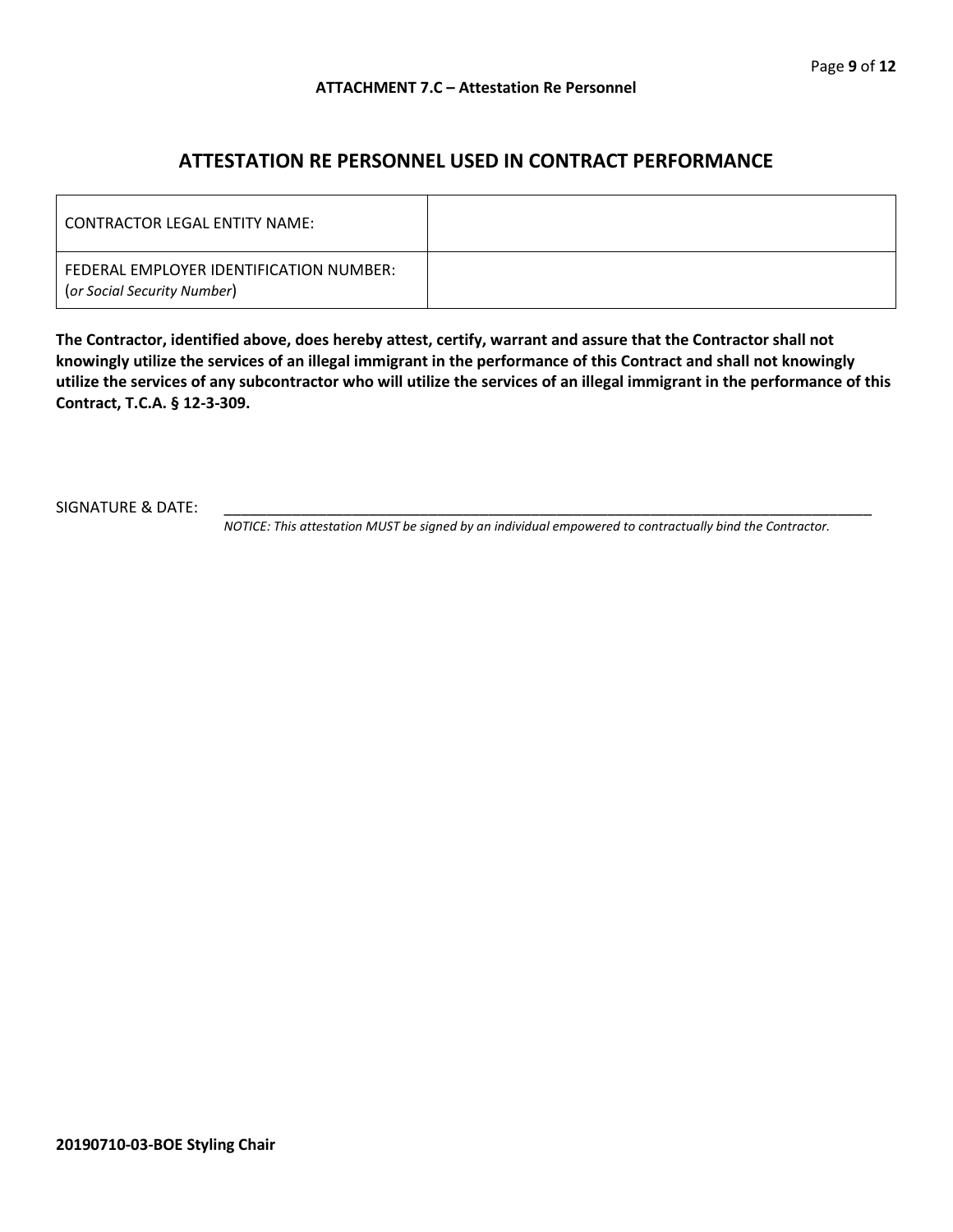#### **ATTACHMENT 7.D – Standard Terms & Conditions SUMNER COUNTY BOARD OF EDUCATION (SCS)**

#### **1. PREPARATION AND SUBMISSION OF BID.**

- **a.** Failure to examine any drawings**,** specifications, or instructions will be at the proposer's risk. Any deviation from the stated terms, conditions and specifications must be coordinated with and approved in writing by the SCS Purchasing Supervisor.
- **b.** ITB SUBMITTAL / SIGNATURE: Proposal shall give the full name and business address of the bidder. If the proposer is a corporation, the name shall be stated as it is in the corporate charter. Proposals must be signed in ink by the proposer's authorized agent. Unsigned proposals will be rejected. Proposals are to be sealed and the outside of the envelope is to reference the ITB number. The person signing the proposal must show their title, and if requested by SCS, must furnish satisfactory proof of his or her authority to bind his or her company in contract. Proposer understands that by submitting a proposal with an authorized signature, it shall constitute an offer to SCS. Proposals must be typewritten or in ink; otherwise they may not be considered. Purchase orders will be issued to the firm name appearing on the W9. Electronic submissions via email, fax, etc. shall not be accepted.
- **c.** SCS is not responsible for any costs incurred by any vendor pursuant to the ITB. The vendor shall be responsible for all costs incurred in connection with the preparation and submission of its proposal.
- **d.** All proposers must be in compliance with T.C.A. § 62-6-119 at the time of proposal submission and provide evidence of compliance with the applicable provisions of the chapter before such proposal may be considered.
- **e.** Proposals are to be received in the location designated in the ITB no later than the specified date and time. Late submissions will NOT be opened or considered.
- **f.** No erasures permitted. Errors may be crossed out and corrections printed in ink or typewritten adjacent to error and must be initialed in ink by person signing the proposal.
- **g.** Specifications: Reference to available specifications shall be sufficient to make the terms of the specifications binding on the proposer. The use of the name of a manufacturer, or any special brand or make in describing an item does not restrict the proposer to that manufacturer or specific article, unless specifically stated. Comparable products of other manufacturers will be considered if proof of compatibility is contained in the proposal. Proposers are required to notify SCSs Purchasing Supervisor whenever specifications/procedures are not perceived to be fair and open. The articles on which the proposals are submitted must be equal or superior to that specified. Informative and Descriptive Literature: The proposer must show brand or trade names of the articles proposed, when applicable. It shall be the responsibility of the vendor, including vendors whose product is referenced, to furnish with the proposal such specifications, catalog pages, brochures or other data as will provide an adequate basis for determining the quality and functional capabilities of the product offered. Failure to provide this data may be considered valid justification for rejection of proposal.
- **h.** Samples: Samples of items when called for, must be furnished free of expense, and if not destroyed will, upon vendor's request within ten (10) days of proposal opening, be returned at the proposer's expense. Each sample must be labeled with the proposer's name, manufacturer's brand name and number, ITB number and item reference.
- **i.** Time of Performance: The number of calendar days in which delivery is to be made after receipt of order shall be stated in the proposal and may be a factor in making an award, price notwithstanding. If no delivery time is stated in the proposal, proposer agrees that delivery is to be made within two weeks (10 business days) of order.
- **j.** Transportation and delivery charges should be included in the price and be fully prepaid by the vendor to the destination specified in the ITB. Proposal prices shall include delivery of all items F.O.B. destination.
- **k.** New materials and supplies must be delivered unless otherwise specifically stated in the ITB.
- **l.** Alternate/multiple proposals will not be considered unless specifically called for in the ITB.
- **m.** Only proposals submitted on ITB forms furnished by SCS will be considered.
- **n.** By signing the ITB where indicated, the proposer agrees to strictly abide by all local, state and federal statutes and regulations. The proposer further certifies that this proposal is made without collusion or fraud.
- **o.** Error in Proposal. In case of error in the extension of prices in the proposal, the unit price will govern. Late submissions will NOT be opened or considered. Proposers are cautioned to verify their proposals before submission, as amendments received after the ITB deadline will not be considered. No proposal shall be altered, amended or withdrawn after opening. After proposal opening, a proposer may withdraw a proposal only when there is obvious clerical error such as a misplaced decimal point, or when enforcement of the proposal would impose unconscionable hardship due to an error in the proposal resulting in a quotation substantially below the other proposals received. Proposal withdrawals will be considered only upon written request of the proposer.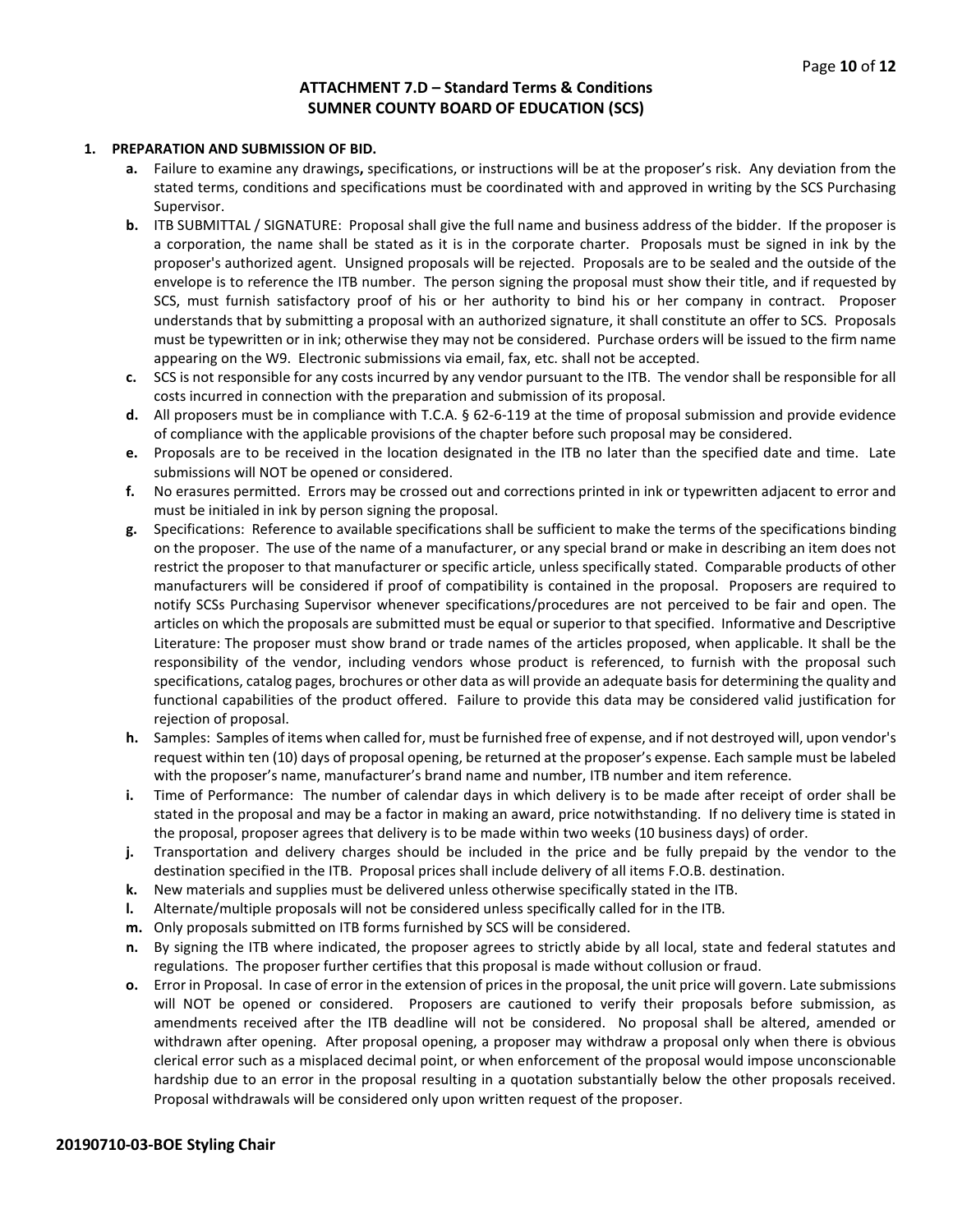- **2. OPEN RECORDS.** In order to comply with the provisions of the Tennessee Open Records Act, all proposals will be publicly opened and are subject to public inspection after the award upon written request. Proposers may be present at ITB opening. Summary information will be posted the SCS website, www.sumnerschools.org under the Invitation to Bid link.
- **3. ACCEPTANCE AND AWARD.** SCS reserves the right to reject any and all proposals and to waive any informality in proposals and, unless otherwise specified by the proposers to accept any item in the proposal. Action to reject all proposals shall be taken for unreasonably high prices, errors in the bid documents, cessation of need, unavailability of funds, or any other reason approved by SCS.
	- **a.** Contracts and purchases will be made with the lowest, responsive, responsible, qualified proposer. The quality of the articles to be supplied, their conformity with the specifications, their suitability to the requirements of the Institution, cash discount offered, and the delivery terms will be taken into consideration.
	- **b.** Any deviation from these stated terms, specifications and conditions must be coordinated with and approved in writing by the Purchasing Supervisor.
	- **c.** Prices quoted on the response (if any) are to be considered firm and binding until the said equipment, supplies or services are in the possession of SCS.
	- **d.** SCS reserves the right to order more or less than the quantity listed in the proposal.
	- **e.** If a proposal fails to state a time within which a proposal must be accepted, it is understood and agreed that SCS shall have ninety (90) days to accept.
	- **f.** No purchase or contract is authorized or valid until the issuance of a SCS purchase order in accordance with SCS policy. No SCS employee is authorized to purchase equipment, supplies or services prior to the issuance of such a purchase order.
	- **g.** The contract may not be assigned without written SCS consent.
	- **h.** If the appropriate space is marked on the ITB, other Institutions (such as State, Local and/or Public Agencies) may purchase off the contract during the same period as SCS.
	- **i.** The awarded proposer will be required to post a performance and payment bond in the amount of 25% of the contract price if it exceeds \$100,000 as stated by T.C.A. §12-4-201.
	- **j.** If the project cost is in excess of \$25,000 a performance bond must be secured by the requesting part in an amount equal to the market improvement value.
- **4. PAYMENT**. Payment terms must be specified in the proposal, including any discounts for early payment. Partial payments will not be approved unless justification for such payment can be shown. Terms will be NET 30 days. Payment will not be made until the conditions and specifications of the ITB are inspected and approved as conforming by persons appointed by SCS.
- **5. DEFAULT OF SELECTED VENDOR.** In case of vendor default, SCS may procure the articles or services from other sources and hold the defaulting vendor responsible for any resulting cost. If the awarded vendor violates any terms of their proposal, the contract, SCS policy or any law, they may be disqualified from submitting proposals for a period of two years for minor violations or longer for major violations. Proposals from disqualified bidders will not be accepted during the period of disqualification.
- **6. INSPECTION OF PURCHASES.** Articles received which are not equivalent will not be accepted and will be picked up by the vendor or returned to vendor, shipping charges collect. SCS shall have a reasonable period in which to inspect and accept or reject materials without liability. If necessity requires SCS to use nonconforming materials, an appropriate reduction in payment may be made.
- **7. TAXES.** SCS is tax exempt; do not include taxes in quotation. Vendors making improvements or additions to or performing repair work on real property for SCS are liable for any applicable sales or use tax on tangible personal property used in connection with the contract or furnished to vendors by the state for use under the contract.
- **8. NONDISCRIMINATION.** SCS is an equal opportunity employer. SCS and bidder agree to comply with Titles VI and VII of the Civil Rights Act of 1964, Title IX of the Education Amendments of 1972, Section 504 of the Rehabilitation Act of 1973, Executive Order 11,246, the Americans with Disabilities Act of 1990 and the related regulations to each. Each party assures that it will not discriminate against any individual including, but not limited to employees or applicants for employment and/or students, because of race, religion, creed, color, sex, age, disability, veteran status or national origin. In the event that any claims should arise with regards to violations of any such local, state or federal law, statues, rule or regulations, the vendor will indemnify and hold SCS harmless for any damages, including court costs or attorney fees, which might be incurred.